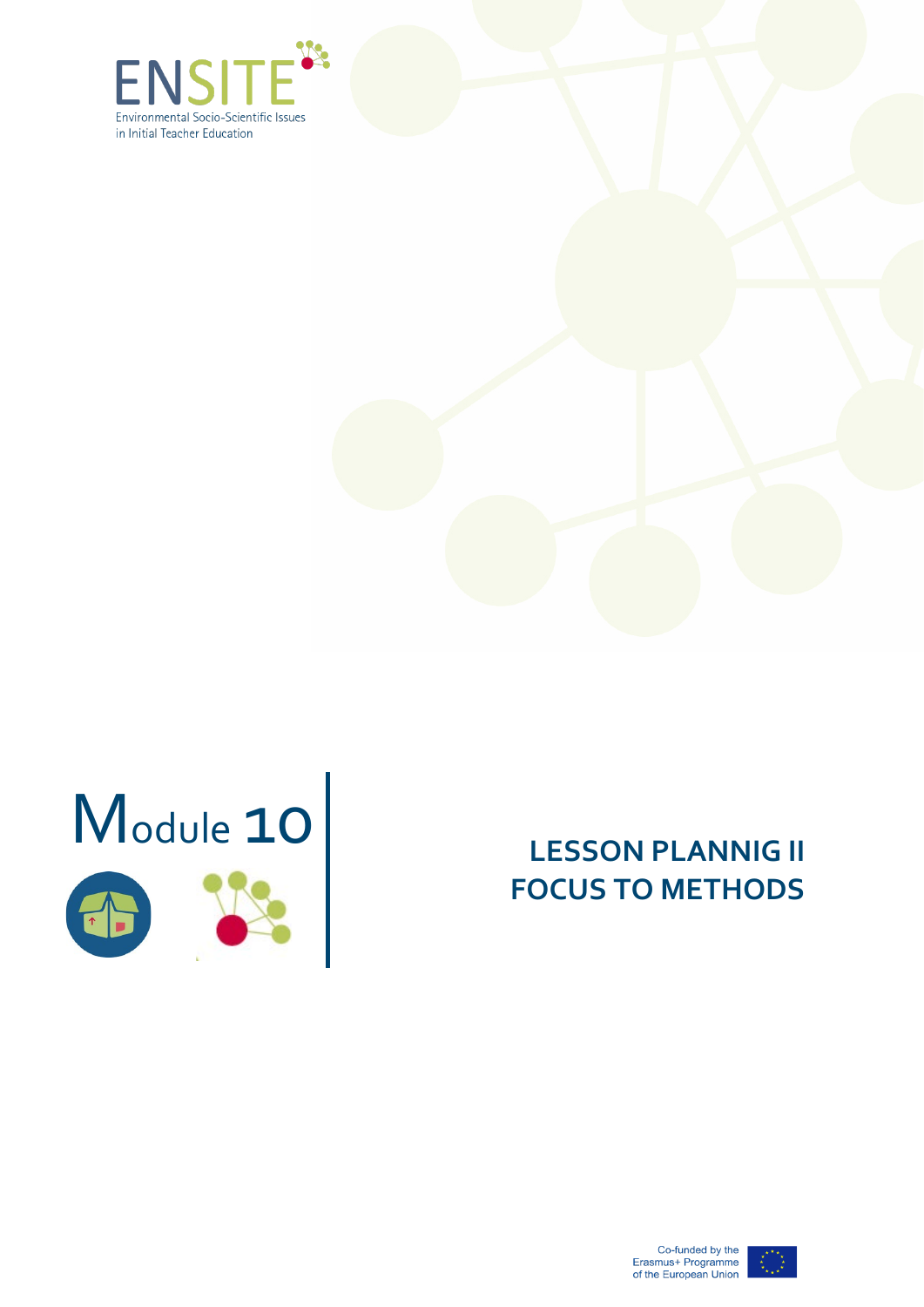Module 10 Lesson Planning II Focus to Methods



This outline is based on the work within the project Environmental Socio-Scientific Issues in Initial Teacher Education (ENSITE). Coordination: Prof. Dr. Katja Maaß, UNIVERSITY OF EDUCATION FREIBURG, Germany. Partners: UNIVERSITEIT UTRECHT, Netherlands; ETHNIKO KAI KAPODISTRIAKO PANEPISTIMIO ATHINON,Greece; UNIVERSITÄT KLAGENFURT, Austria; UNIVERZITA KARLOVA, Czech Republic; UNIVERSITA TA MALTA, Malta; HACETTEPE UNIVERSITY, Turkey; NORGES TEKNISK-NATURVITENSKAPELIGE UNIVERSITET NTNU, Norway; UNIVERSITY OF NICOSIA, Cyprus; INSTITUTE OF MATHEMATICS AND INFORMATICS AT THE BULGARIAN ACADEMY OF SCIENCE, Bulgaria;

The project Environmental Socio-Scientific Issues in Initial Teacher Education (ENSITE) has received co funding by the Erasmus+ programme of the European Union (grant no. 2019-1-DE01-KA203-005046). Neither the European Union/European Commission nor the project's national funding agency DAAD are responsible for the content or liable for any losses or damage resulting of the use of these resources.

© ENSITE project (grant no. 2019-1-DE01-KA203-005046) 2019-2022, lead contributions by International Centre for STEM Education (ICSE) at the University of Education Freiburg, Germany. CC BY-NC-SA 4.0 license granted.







UNIVERZITA KONSTANTINA FILOZOFA V NITRE, Slovakia.

Pädagogische Hochschule Freiburg Université des Sciences de l'Education · University of Education



1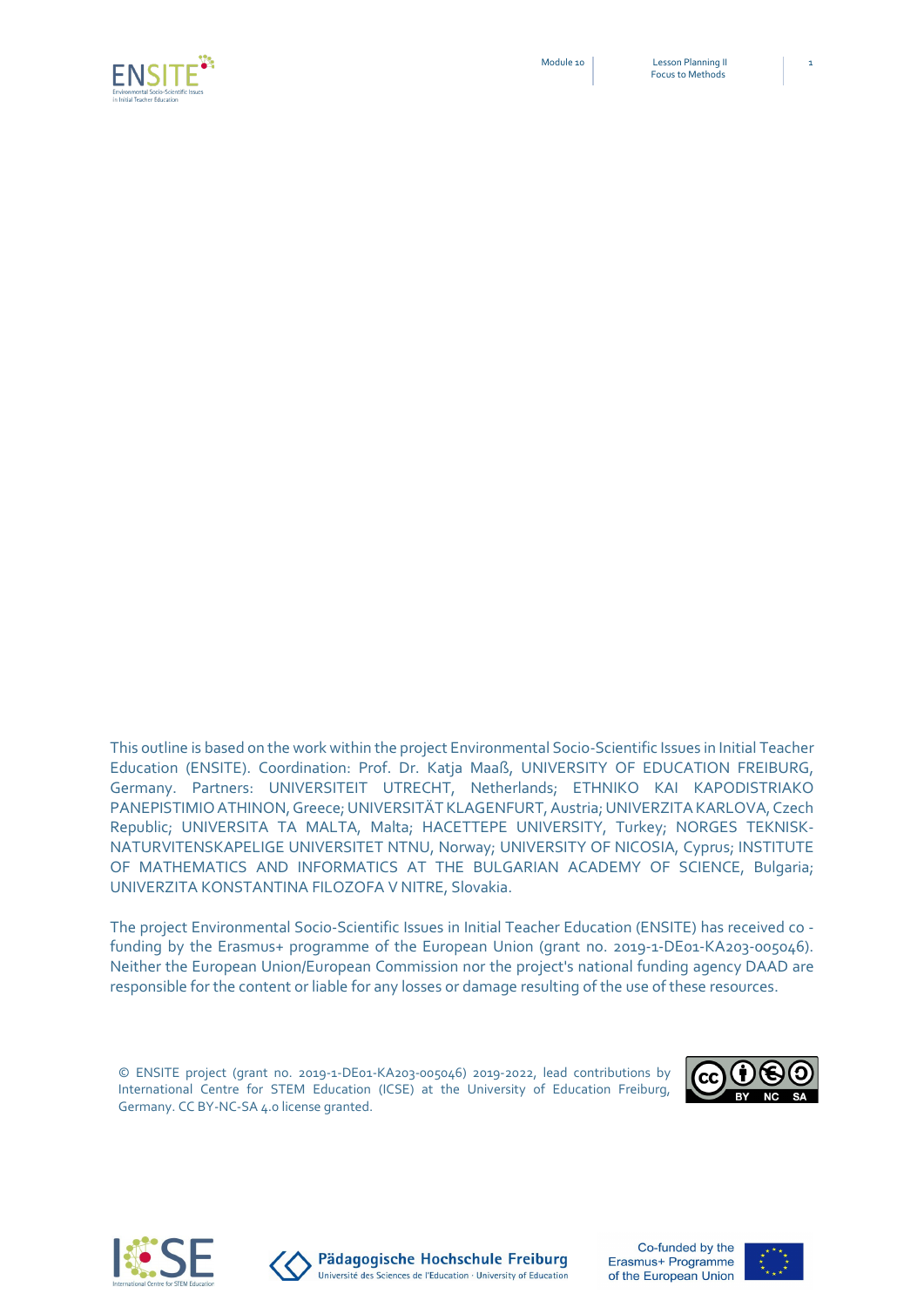



# **General overview and aim**

Module O10: Lesson Planning – Focus to Methods supports future mathematics teachers in designing SSI lessons based on the nature of SSI and particular features of SSI as dealt with in modules  $O_1 - O_6$  (names of modules). The aim of module O10 is on enabling future mathematics teachers to support their pupils and students in developing scientific competencies, transversal skills like creativity, critical thinking and reasoning and in taking into account the social, ethical and cultural aspects related to SSI when designing mathematics lessons in context with environmental socio-scientific issues.

Future mathematics teachers will learn methods how to redesigne existing lessons or projects dealing with SSI and also how to find suitable and motivating topics for designing their own, original lesson accompanied by modern methods for promoting the importance of mathematics competency.

Transversal skills like critical thinking, reasoning and creativity can be enhanced in students by selecting controversial topics which promote these transversal skills and by choosing appropriate pedagogical methods, which allow for reasoning, critical thinking and creativity. Examples are: plenary discussions, debates, group work and cafe sharing methods. Module 10 includes three homeworks; two of them could be completed in small groups and the final one, the essay, is completed individually.

Prospective teachers will learn to choose active teaching and learning methods in relation to the specific aims of the lesson and in order to support transversal skills of their pupils and students.

Module O10 focuses on the following topics:

- STEM lessons dealing with socio-scientific issues with focus to interdisciplinary contexts of mathematics and ecology, lessons redesign and design
- **Active methods of teaching and learning mathematics** in socio-scientific ecological contexts
- Outdoor mathematics lessons with active usage digital platforms, applications and devices
- Active peer collaboration and feedback to performing activities, which supports creativity, critical thinking and reasoning
- Small groups creative work principles in relation to importance and usefulness of mathematics and science knowledge and competencies for being active citizens
- Life-long-learning principles
- Formative assessment principles

This module is part of:

**LEARNING: Developing competences in dealing with environmental SSI** themselves

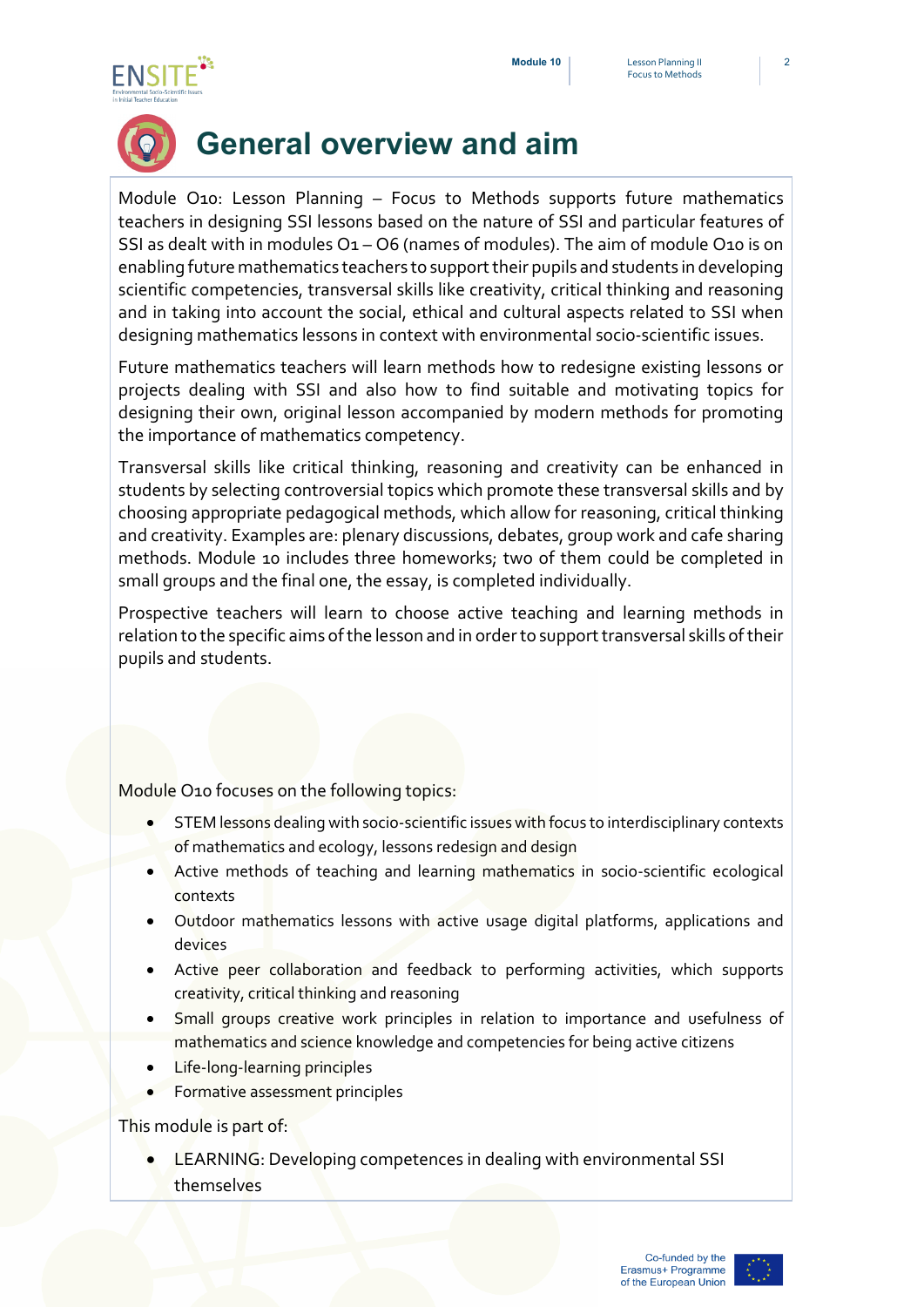

• TEACHING: Acquiring teaching skills to supporting their students in developing these competences

XXX Crosslinks need to be inserted at the end, when further modules are ready



# **Relevant topics**

In this module the set on environmental socio-scientific issues is accompanied by challenges of active methods for teaching and learning. The methods and their specific features are introducing, repeating or adapting with the focus to mathematics and interdisciplinary contexts. Methods are based on modern pedagogies principles, such is inquiry based learning with strong digital resources and mobile devices support (tablets, mobile phones). Students not only repeat their knowledge and experience from the first, introductory, project ENSITE modules, especially what socio-scientific issues (SSI) are and how to deal with them, but they are also confronted with a palette of new or innovative pedagogical methods. Then students connect topics dealing on SSI with focus to environmental topics and adapt contexts with appropriate methods in mathematics lesson. The aim of the Module 10 is to enrich mathematics education of future mathematics teachers by exploiting SSI topics and be familiar with such pedagogical methods, which are the flexible sources for supporting the key competence concept published by the European Commission (COM 2019) of lifelong learning.

Then students continue in their deeper insight where to find, how to deal and in how to include SSI with environmental focus into their mathematics lessons. They work on examples that can be dealt with at the student level and plan lessons with selected examples and accompanied the topics by innovative methods and active pedagogies.



### **Learning Outcomes**

Students will acquire

- Experience with reflection and critical analysis on existing specific environmental socio-scientific issues and interdisciplinary approach in mathematics lessons  $(A$ ctivities 1.1., 1.2 and 1.3)
- Knowledge that dealing with environmental socio-scientific issues includes transversal skills like critical thinking, ethical, social, economic and moral issues as well as country or nation specific cultural, political or historical features (Activity 1.4)
- Knowledge on the features of environmental socio-scientific issues and see that these are different to "traditional" mathematics tasks, project or activities on mathematics lessons (Activity 1.5)
- Skills on how to deal with environmental socio-scientific topics in an appropriate way and how to redesign the existing models of mathematics lesson into more active and flexible activities for mathematics education (Activity 1.6)

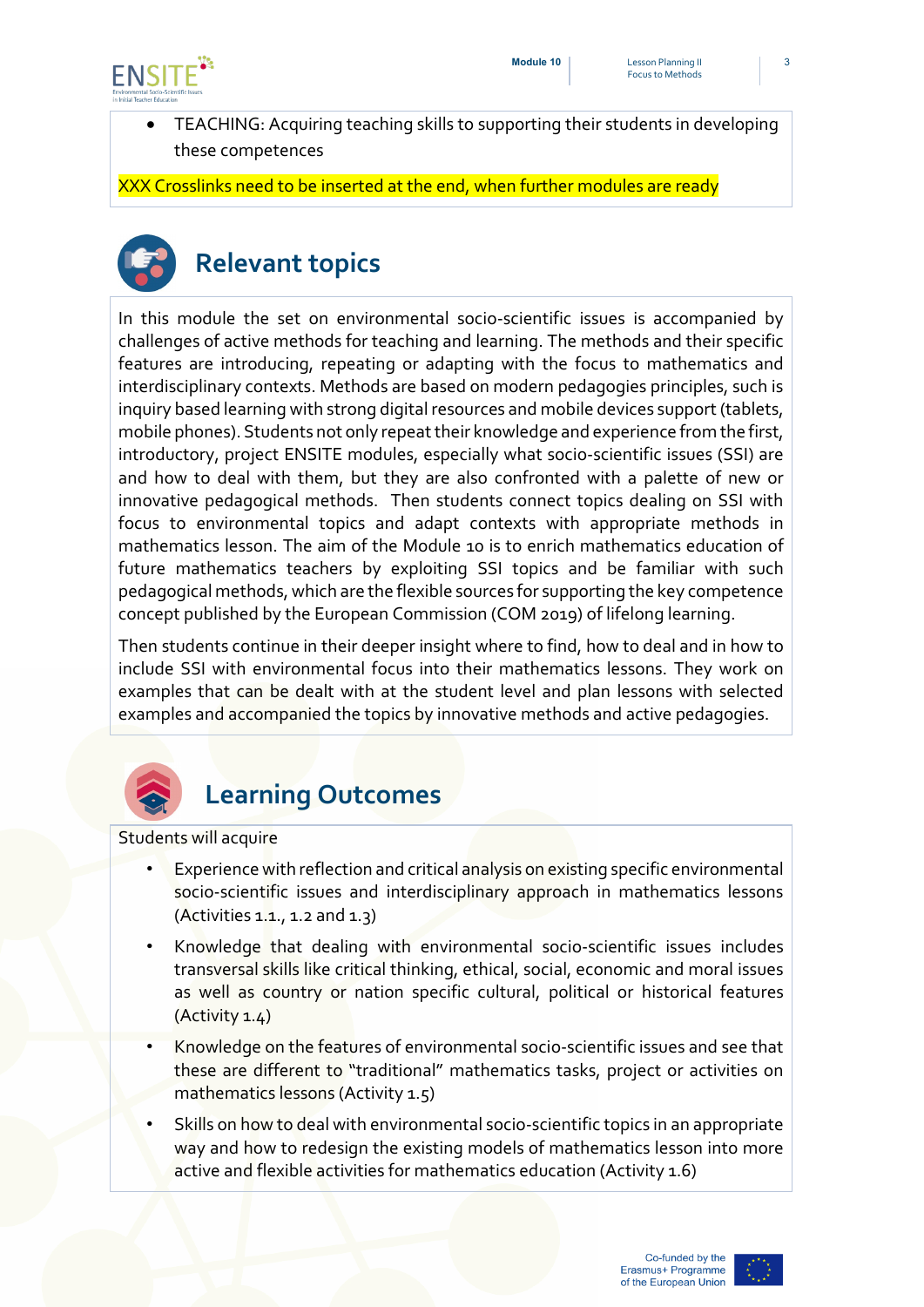

- Skills on how to deal with environmental socio-scientific topics in an appropriate way and how to design own attractive and motivating mathematics lesson (Activity 2.1)
- Knowledge how to adapt principles of key competencies framework to tasks, project or activities suitable for outdoor mathematics education (Activity 2.2)
- Awareness about outdoor mathematics activities that dealing with environmental socio-scientific issues (Activity 2.3)
- Awareness about the necessity that teaching mathematics should not only include learning mathematics but also includes active citizenship in local, national and global level of ecological and environmental issues (Activity 2.4 and 2.6)
- Awareness about methods how to link citizenship education to mathematics education activities, which are closely connected with global environmental and ecological issues (Activity 2.5)
- Knowledge and skills on how to deal with environmental socio-scientific issues in future teaching of mathematics and how to reflect own work as well as work of colleagues (Activity 3.1 and 3.2)



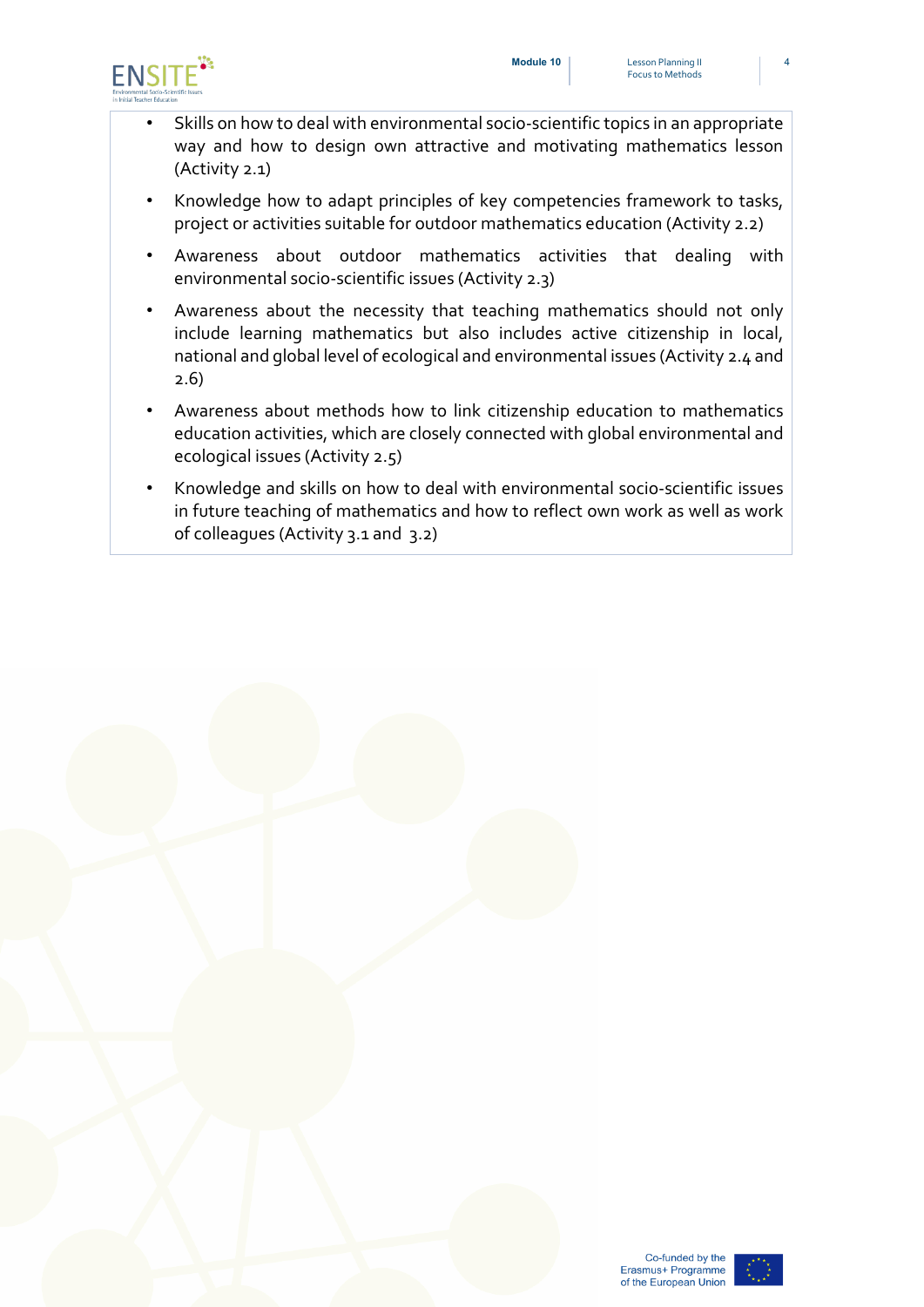

### **Flowchart and Module plan**

This module involves three sections, all structured into several activities. It includes 545 minutes of sessions and three home works. It includes lecture parts, group discussions, group work, reflection debates and student presentations. The structure is as follows:

- Reflection and analysis on specific designs on SSI lessons: 135 min + Homework
- Lessons designs examples with focus to methods (outdoor lessons with environmental topics): 270 min + Homework
- Usefulness and effectiveness of STEM lessons in relation to SSI: Cafe sharing method 50 min + Essay as Homework
- Assessment and final colloquium 60 min
- Outlook on the other modules: 30 min



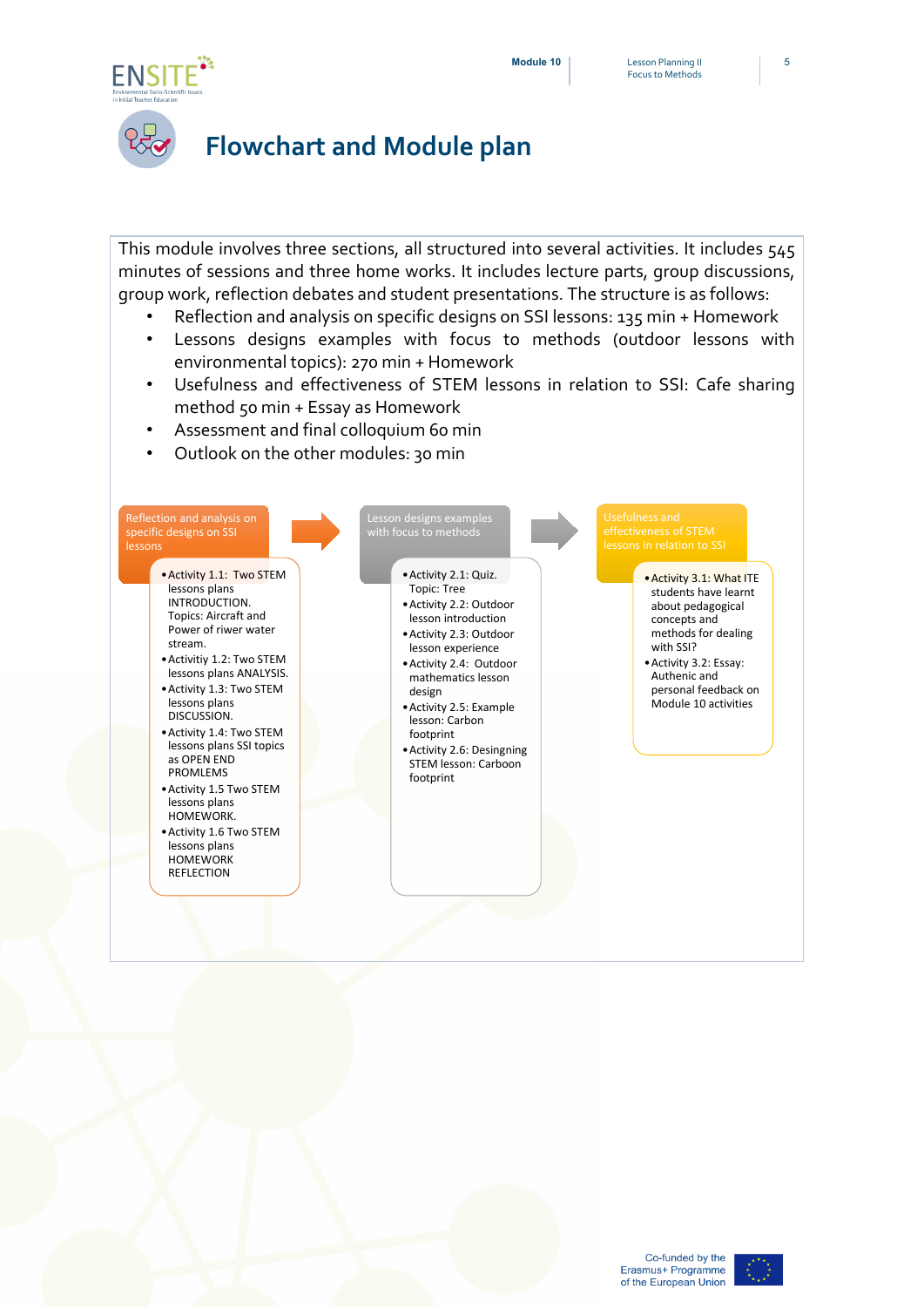

#### 1**. Reflection and critical analysis on specific designs on STEM lessons** (135 minutes + homework)

**1.1. Two examples: Aircraft fuel consumption and Flow of fluids: River**





Duration: 30 minutes

This is a "warm up" activity. The intention is to allow future teachers to gain first insights on environmental SSI and let them experience the character of existing STEM lessons. Additionally, the activity is the first reflection on the SSI and the first touch to existing lessons with focus to interdisciplinary context in mathematics education.

Teacher educator, lecturer, introduces the module using the ppt presentation [1] and then present the activity 1.1 to preservice teachers, future mathematics students. The two lessons materials are available online, but it is possible to hand on students printed version of lessons. Students can work in pairs, small groups.

This session contributes to the achievement of the following learning outcomes:

• Experience with reflection and critical analysis on existing specific environmental socio-scientific issues and interdisciplinary approach in mathematics lessons (Activity 1.1.)

**1.2. Common and different features of materials and methods**





Duration: 10 minutes

The intention of this activity is to give teachers insight into the different approach and various activities in mathematics lessons with interdisciplinary topics. Students inform their schoolmates about general features of existing lessons, about lesson plan, content, aims of the lessons with focus to suggested methods for gaining the aims. Students discuss also questions dealing with motivation of the topic for their intended teaching. Students also discuss socio-scientific dimensions in the examples of existing lessons and describe how strong is the particular lesson topic connected with personal life and prospective science research.

Teacher educator, lecturer, introduces the module using the ppt presentation [1] and then present the activity 1.2 to preservice teachers.

This session contributes to the achievement of the following learning outcomes:

• Experience with reflection and critical analysis on existing specific environmental socio-scientific issues and interdisciplinary approach in mathematics lessons (Activity 1.2.)

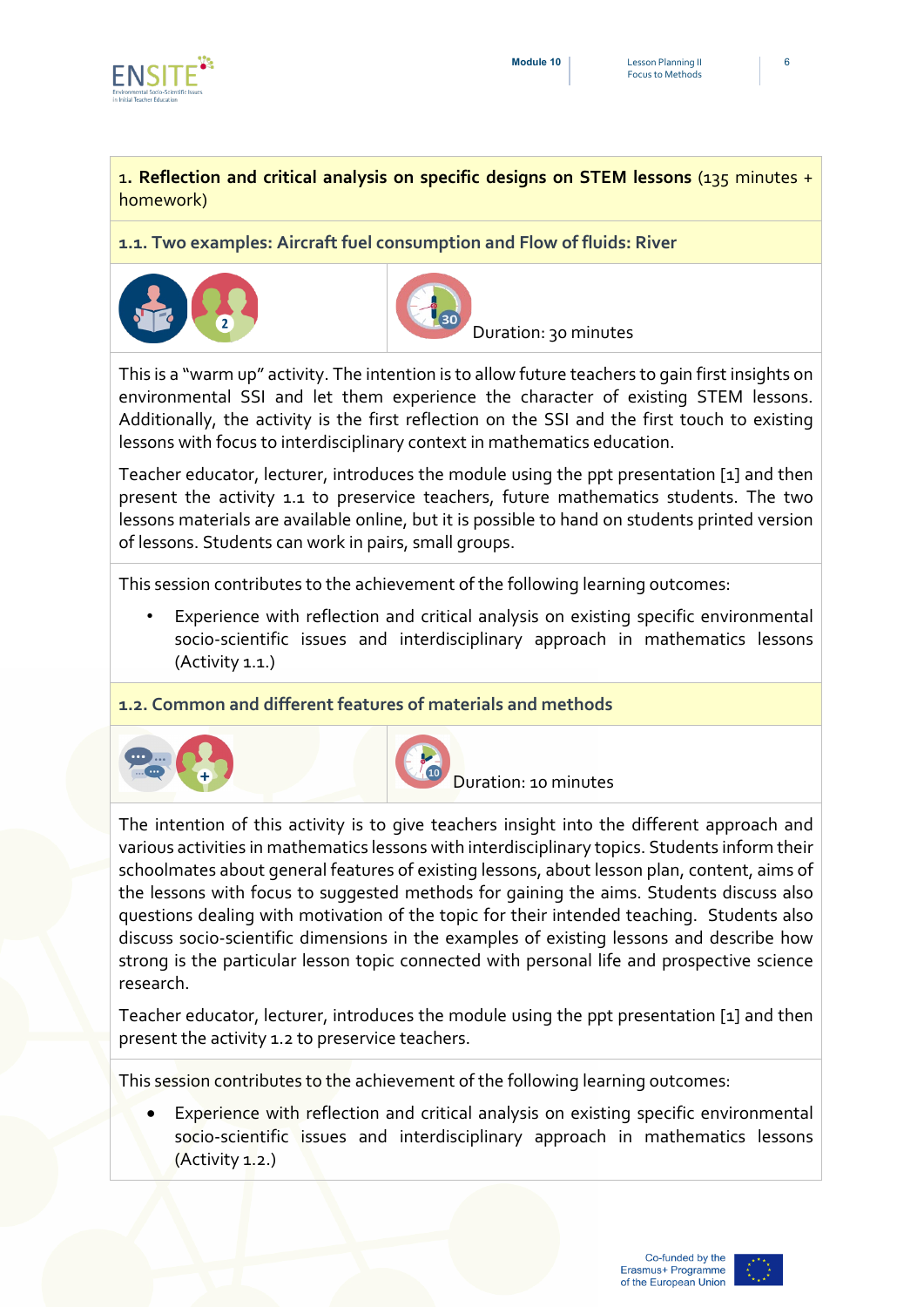



#### **1.3. Two dimensions: citizenship and science dimensions of the two lessons**





Duration: 10 minutes

The intention of this activity is to let future teachers reflect on the features of SSI in examples of existing interdisciplinary STEM lessons. They are supposed to discover how far relate such topics to STEM education. Student teachers of mathematics should be familiar with mathematics syllabus and answer the question about fitting the topics and interdisciplinary approach to mathematics lessons. At the end of the activity students, future teachers, are aware what is in existing lesson plans missing and how would they redesign the lesson plans towards deeper motivation and emphasis of SSI issues.

Teacher educator introduces the module using the ppt presentation [1] and then present the activity 1.3 to preservice teachers.

This session contributes to the achievement of the following learning outcomes:

Experience with reflection and critical analysis on existing specific environmental socio-scientific issues and interdisciplinary approach in mathematics lessons (Activity 1.3.)

#### **1.4. How to adapt two lessons?**





Duration: 30 minutes

To be more actual and motivated, including SSI principles intention of this activity is provoke future teachers to be more open and try to deal with open ended problems, which can be derived from previous topics of existing lessons. Future teachers might be familiar with controversial and critical aspect of socio-scientific issues from previous project modules, especially Module 1. Two open ended SSI problems are suggested:

- Massive aircraft transport over living areas massively hurts the environment and badly influences the quality of vegetables.
- Building small hydropower systems on small rivers is the ecological catastrophe!

Teacher educator introduces the module using the ppt presentation [1] and then present the activity 1.4 to preservice teachers.

This session contributes to the achievement of the following learning outcomes:

• Knowledge that dealing with environmental socio-scientific issues includes transversal skills like critical thinking, ethical, social, economic and moral issues as well as country or nation specific cultural, political or historical features (Activity 1.4)

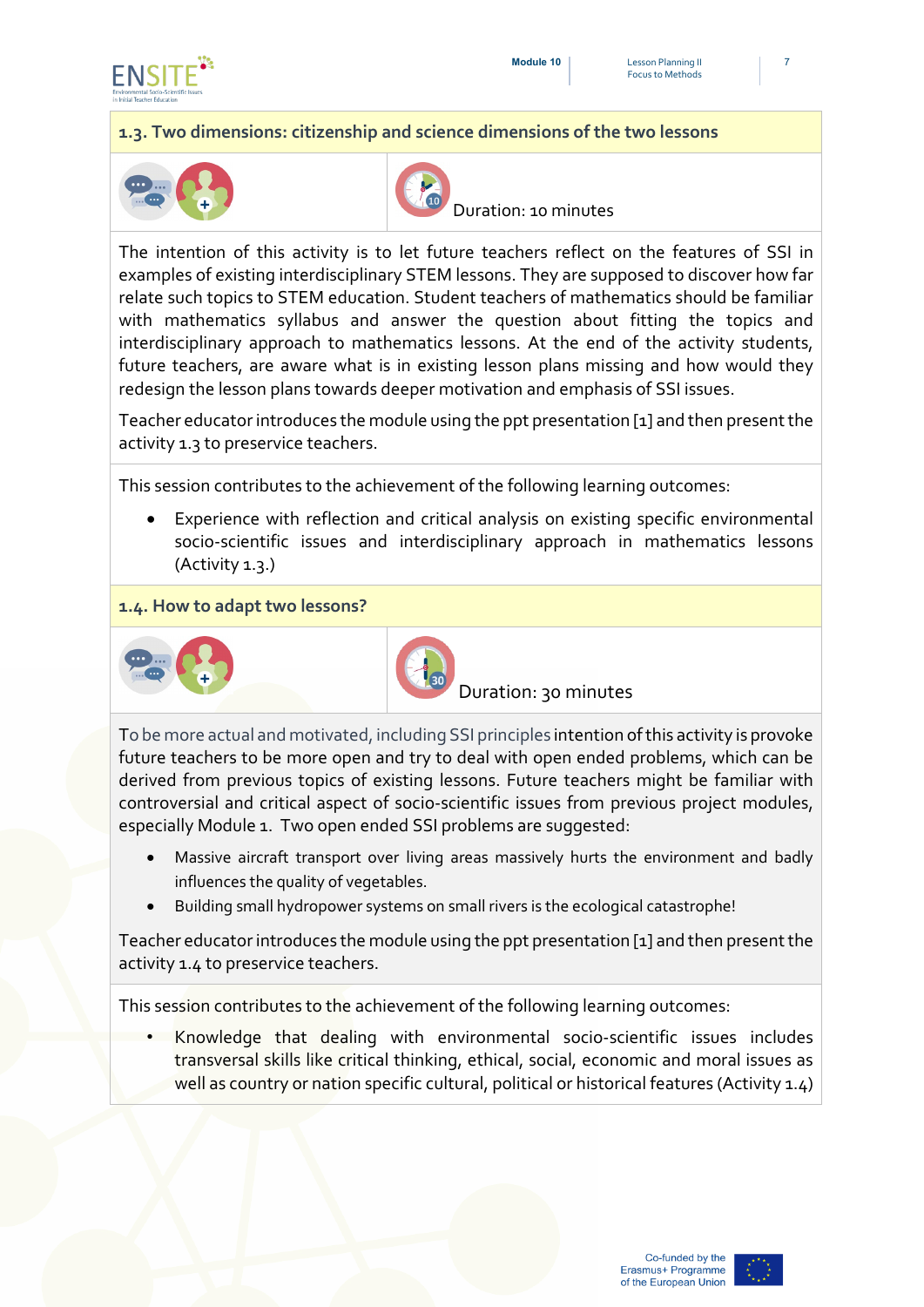



#### **1.5. Redesigning the lesson**





Duration: 10 minutes + homework

The activity is a challenge for future mathematics teachers, emphasis their awareness in SSI with focus to ecology and provoking their creativity in mathematics lesson design. Future teachers of mathematics are expected to show also their information about local, regional, national or global problems and public discussion. They should understand, that the SSI topics can be controversial and solutions can be represented by different mathematical models of the situation or issue.

Teacher educator introduces the module using the ppt presentation [1] and then present the activity 1.5 to preservice teachers, the first homework. Student teachers hand out the presentation of the lesson for further discussion on the next session.

This session contributes to the achievement of the following learning outcomes:

• Knowledge on the features of environmental socio-scientific issues and see that are different to "traditional" mathematics tasks, project or activities on mathematics lessons (Activity 1.5)

**1.6. Redesigned STEM lessons plans: Homework presentations and discussion**





Duration: 45 minutes

Students plenary present their redesigned lessons. They should emphasis innovativenes and actuality of the SSI in ecological topics. The focus of the redesigned lesson lies also on innovative and active methods using during the designed lesson, in comparison to more traditional methods in existing examples of STEM lessons.

Teacher educator introduces the principles of lesson study approach. Short introduction and instructions are available in further readings.

This session contributes to the achievement of the following learning outcomes:

Skills on how to deal with environmental socio-scientific topics in an appropriate way and how to redesign the existing models of mathematics lesson into more active and flexible activities for mathematics education (Activity 1.6)

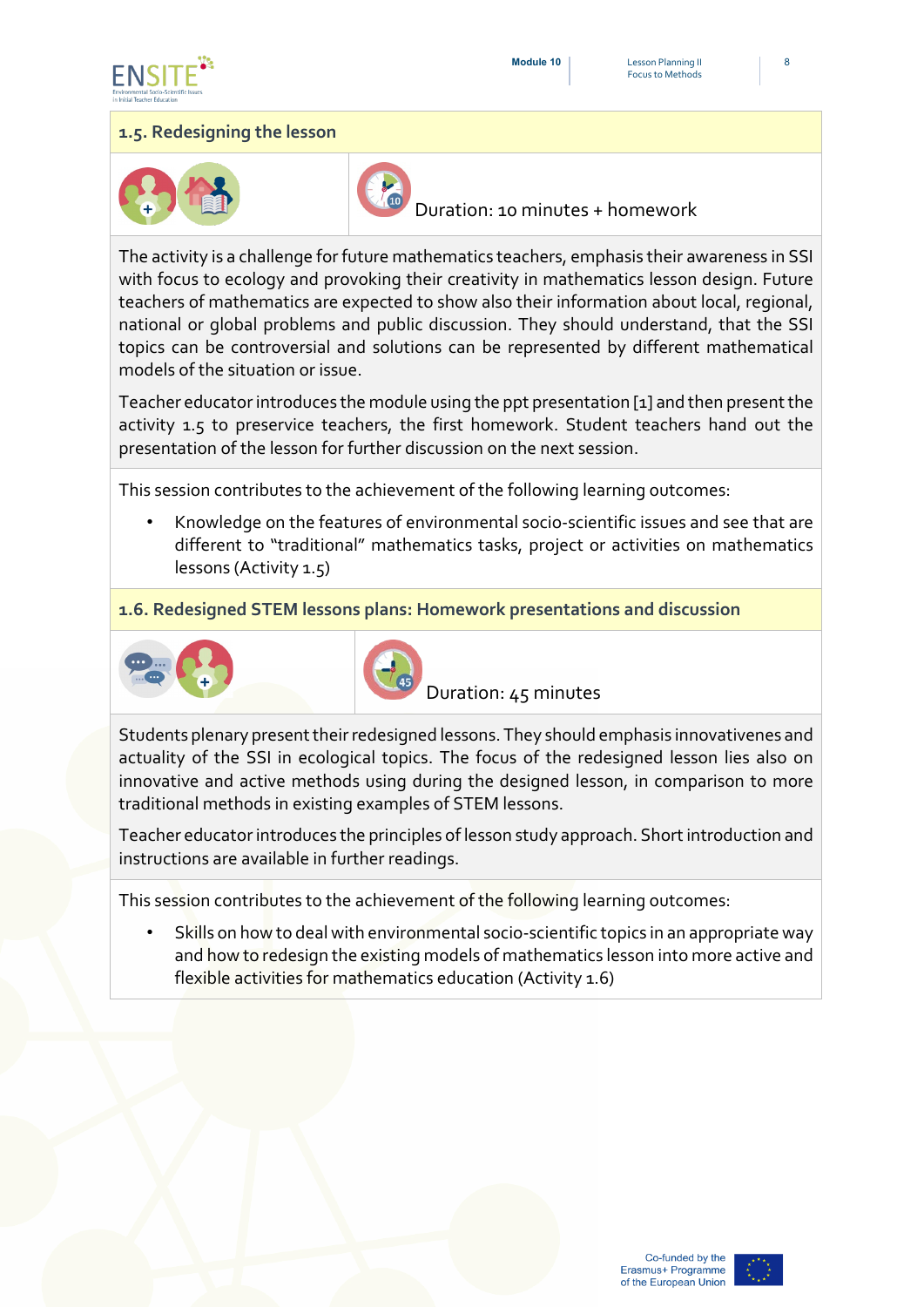

#### **2. Examples of lessons designs (270 minutes + Homework)**

#### **2.1. Quiz. Topic: Tree**



This is a "warm up" activity. The intention is to allow future mathematics teachers to gain new insights on environmental SSI, topic: Tree. First reflections on the connections of the topic, which the quiz provokes, can be for some students surprising. Discussion unfolds how rich the topic Tree is for mathematics indoor and outdoor lessons, with SSI ecological focus.

Teacher educator introduces the module using the ppt presentation [1] and then present the activity 2.1 to preservice teachers. Students complete the quiz on their mobile phones, tablets or other digital devices. Quiz is available for sharing on application: b.socrative, student login, quiz code: SOC-52853951. The activity can be enriched by the other innovative, creative and attractive method: mind mapping. The application **<https://www.mindmup.com/#storage>** is recommended. One example of expected result of mind mapping can be found in ppt presentation [1].

This session contributes to the achievement of the following learning outcomes:

- Skills on how to deal with environmental socio-scientific topics in an appropriate way and how to design own attractive and motivating mathematics lesson (Activity 2.1)
- **2.2. Outdoor lesson introduction**





Duration: 30 minutes

The aim of this activity is to give future teachers insight into using digital platform and personal digital device in solving mathematical problems with context to real objects. The MathCityMap application and portal allows to prepare and run various mathematics tasks about real objects. Moreover, the rich online database of generic tasks is available for free using and can be exploited as an inspiration for new tasks design, the tasks about objects with SSI ecological context.

Teacher Educators introduce the module using the ppt presentation [1] and then present the activity 2.2 to preservice teachers.

This session contributes to the achievement of the following learning outcomes:

• Knowledge how to adapt principles of key competencies framework to tasks, project or activities suitable for outdoor mathematics education (Activity 2.2)



9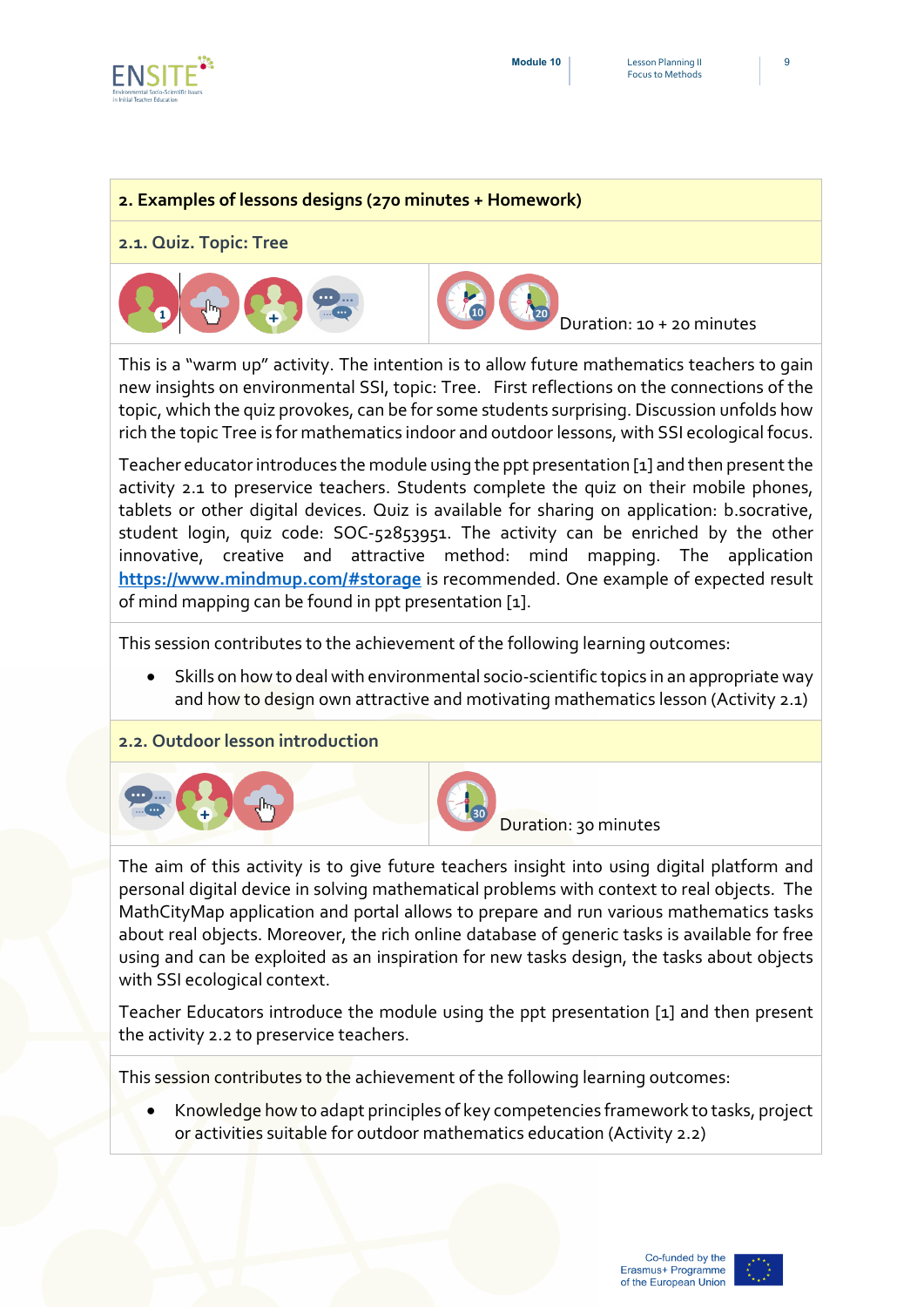



#### **2.3. Outdoor lesson experience; Homework**





Duration: 30 minutes + homework

The intention of this activity is to let future teachers gain the experience with solving mathematical tasks, composed into online outdoor trail. Tasks are solved by instruments for measurement, calculators and by using online digital platform with digital devices. The application is interactive and sends immediate feedback about success in particular tasks solving. The feedback is based on "semaphore" principle. Student teachers prepare their feedback to the outdoor trail experience and discuss SSI principles with ecological focus in outdoor trail tasks.

Teacher educatorintroduces the module using the ppt presentation [1] and then present the activity 2.3 to preservice teachers. Student teachers are invited to run the outdoor trail individually ([MCM@home] trail) or in small groups (3-4 members in one group; in real outdoor environment).

This session contributes to the achievement of the following learning outcomes:

• Awareness about outdoor mathematics activities that dealing with environmental socio-scientific issues (Activity 2.3)

#### **2.4. Outdoor mathematics lesson design**





Duration: 90 minutes

The intention of this activity is to let future teachers be creative and design their own mathematics tasks in the real area, with real objects. Tasks must reflect some SSI with focus to ecological topics. Topics: Tree or Water can be suggested as the possible context of tasks.

Teacher educatorintroduces the module using the ppt presentation [1] and then present the activity 2.4 to preservice teachers. Student teachers are invited to exploit online generic tasks database. Students design the outdoor lesson in small groups of two or three.

This session contributes to the achievement of the following learning outcomes:

• Awareness about the necessity that teaching mathematics should not only include learning mathematics but also includes active citizenship in local, national and global level of ecological and environmental issues (Activity 2.4.)

**2.5. Example lesson: Carbon footprint**





Duration: 45 minutes

The aim of the activity is to introduce to future mathematics teachers at least two models of Carbon footprint. The models are available online. Student teachers discuss the principles

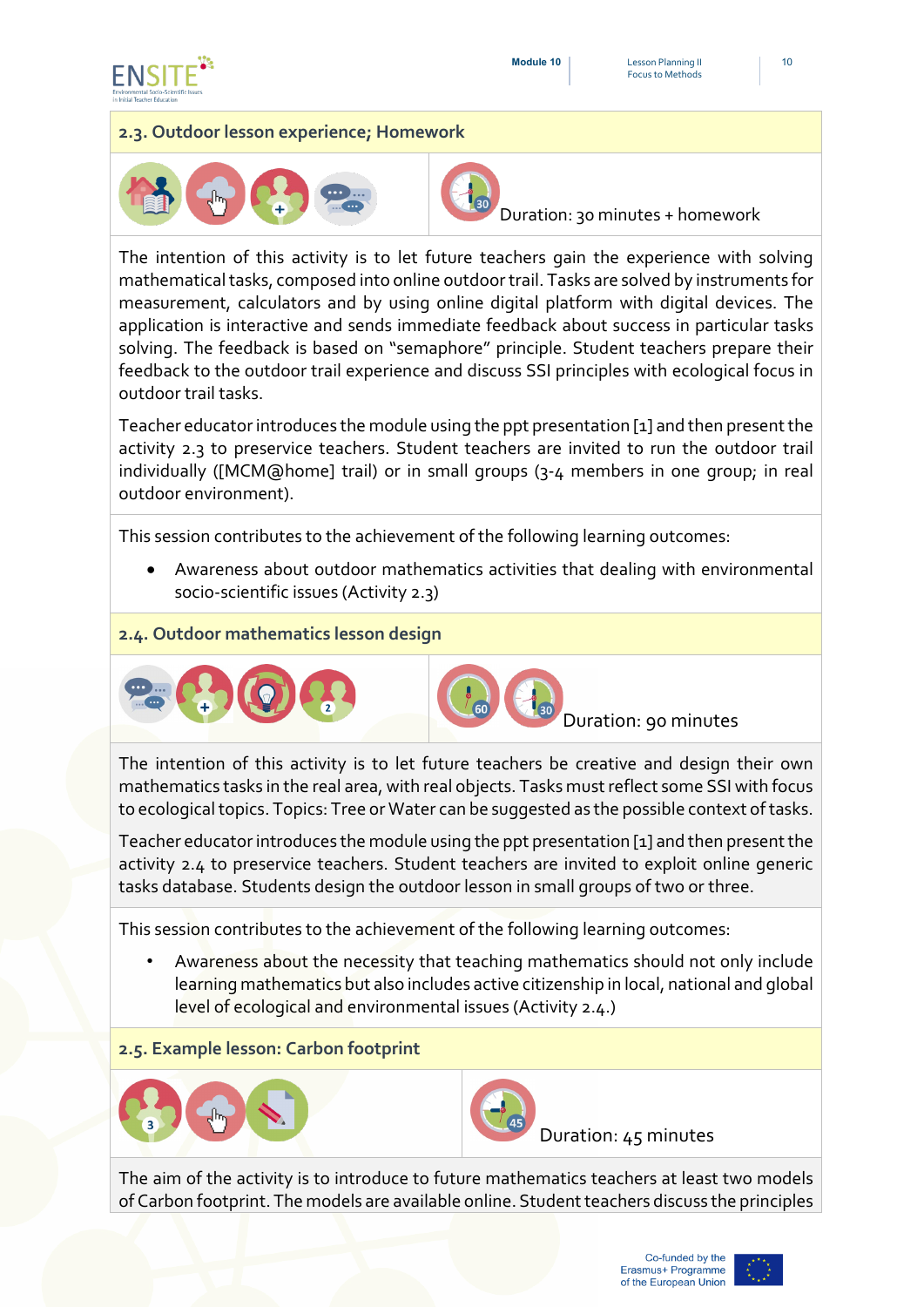

of creating such mathematics models and compare their individual (or group) results after calculation the personal (or group) footprint.

Teacher educatorintroduces the module using the ppt presentation [1] and then present the activity 2.5 to preservice teachers.

This session contributes to the achievement of the following learning outcomes:

- Awareness about methods how to link citizenship education to mathematics education activities, which are closely connected with global environmental and ecological issues and with using different mathematical models (Activity 2.5)
- **2.6. Carbon footprint lesson design and reflection**





Duration: 45 minutes

The aim of the activity is to practice creativity in lesson design with activating pedagogical methods using. Future mathematics discuss the principles of designing lesson with SSI ecological issues and with high sensitivity to personal (individual, family) data, which should their students give out when calculating their individual (or family) results after calculation the personal (or family) footprint.

Teacher educatorintroduces the module using the ppt presentation [1] and then present the activity 2.6 to preservice teachers.

This session contributes to the achievement of the following learning outcomes:

• Awareness about the necessity that teaching mathematics should not only include learning mathematics but also includes active citizenship in local, national and global level of ecological and environmental issues (Activity 2.6.).

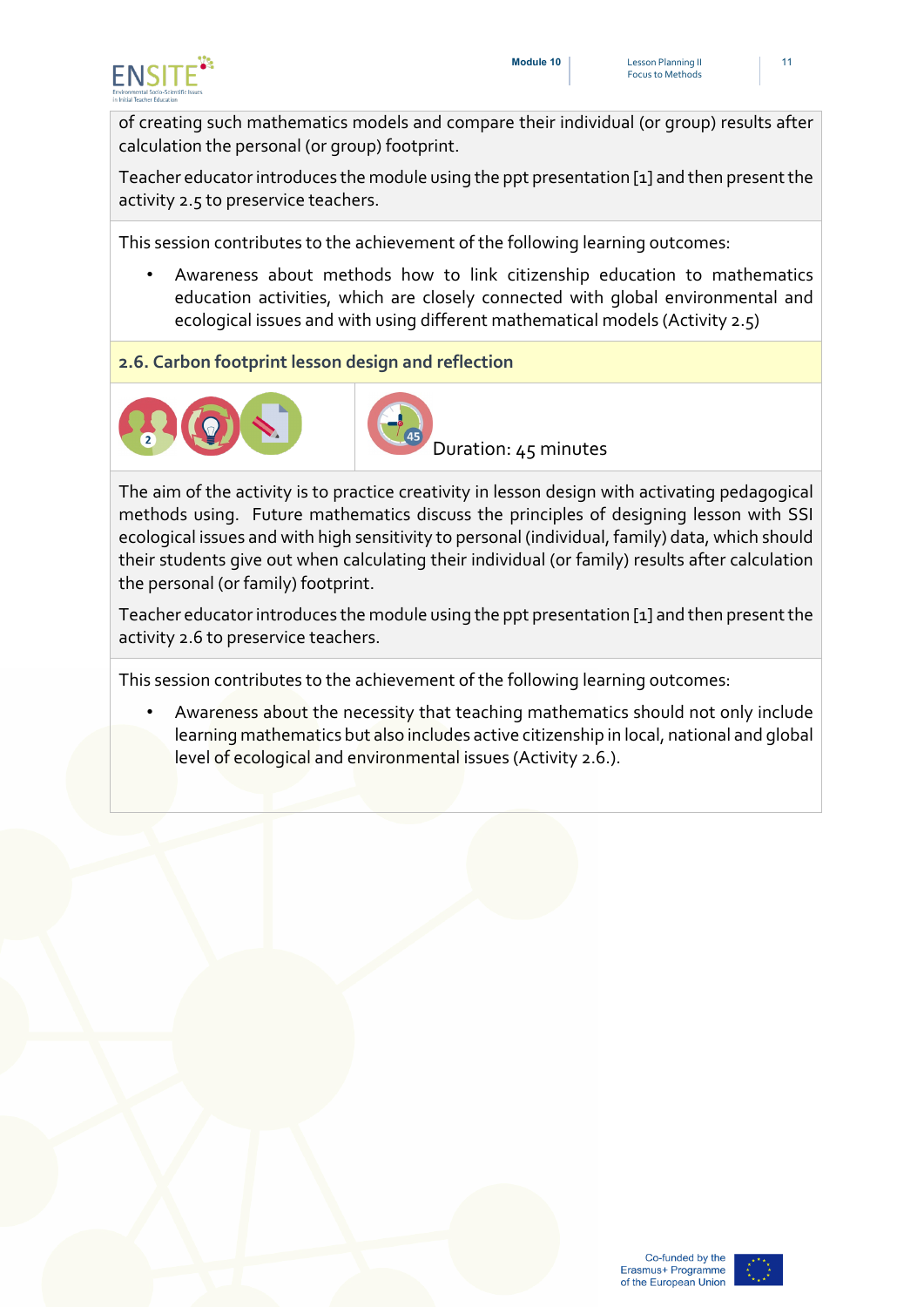

#### **3. Usefulness and effectiveness of mathematics lessons in relation to SSI (50 minutes + homework)**

#### **3.1. Pedagogical concepts and active methods reflection**





Duration: 45 minutes

This is one of the closing activities. The intention is to allow future teachers express freely their experience with the Module 10 activities. The principal question deals about pedagogical concepts for dealing with SSI in focus to ecological questions and situations and provoking creativity, critical thinking and reasoning. And not forgetting mathematics background and importance of mathematical competences in dealing with these issues.

Teacher Educators introduce the module using the ppt presentation [1] and then present the activity 3.1 to preservice teachers. The activity is completed on Café sharing method principles in circulating groups of 4 students. The feedback is anonym and results to tuning Module 10 and its activities to eliminate its weaknesses. The posters filled out during Café sharing method will be displayed publicly as the Module 10 poster gallery.

This session contributes to the achievement of the following learning outcomes:

• Knowledge and skills on how to deal with environmental socio-scientific issues in future teaching of mathematics and how to reflect own work as well as work of colleagues (Activity 3.1. and 3.2.)

#### **3.2. Importance and usefulness of key competencies**





Duration: 20 minutes + homework

The aim of this activity is to get individual feedback about what student teachers have learnt in relation to importance and usefulness of mathematics and science knowledge and competencies for being active citizen and keeping the environmental principles and sustainability in everyday life. Student teachers compose essay (maximum three pages) dealing with personal feedback with Module 10 theoretical experience (as student teacher) and/or authentic experience with pupils during pedagogical practice at schools, in reality.

Teacher Educators introduce the module using the ppt presentation [1] and then present the activity 3.2 to preservice teachers. Student teachers hand out their essays in digital format.

This session contributes to the achievement of the following learning outcomes:

• Knowledge and skills on how to deal with environmental socio-scientific issues in future teaching of mathematics and how to reflect own work as well as work of colleagues (Activity 3.1 and 3.2)

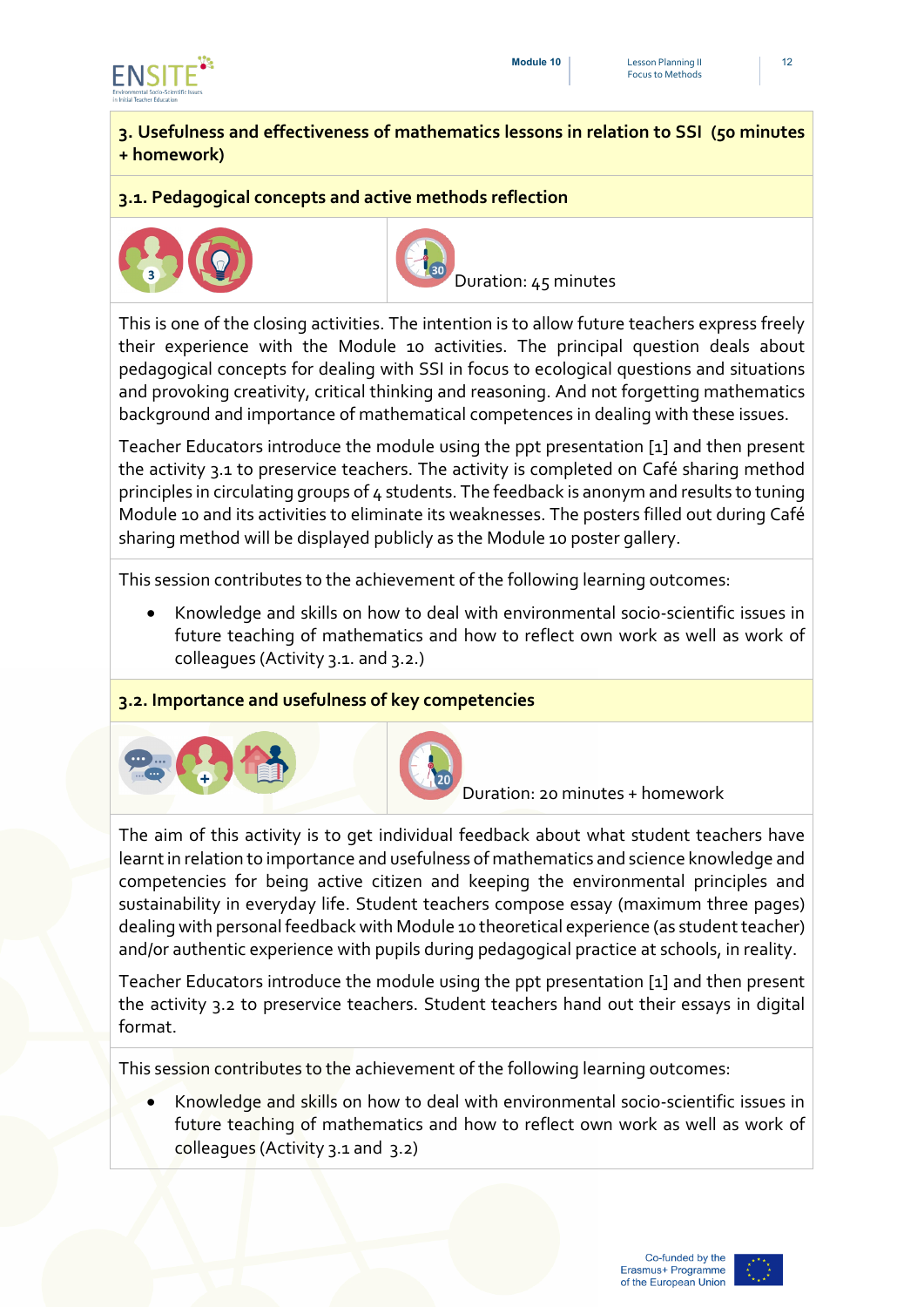

# **Materials and resources**

Presentation 1 (pptx). Teacher Educator "Lesson planning II; Focus to methods".

Readings and students' handouts

Access to computers for internet research and collaborative work <https://b.socrative.com/login/student/>, quiz Tree, quiz code: SOC-52853951 <https://www.mindmup.com/#storage>

<http://momatre.eu/the-project/generic-tasks/>

<https://www.mat2smcproject.eu/materials.asp?lang=en>

<http://mathcitymap.eu/en/>

<http://www.compass-project.eu/>

<https://footprint.wwf.org.uk/#/>

https://footprintcalculator.henkel.com/en

# **Granularity**

- Skip one of existing lessons in Activity 1.1., Aircraft, Flow of fluids (River).
- Introduce only part of lessons in Activity 1.1.
- Introduce the outdoor experience in Activity 1.1, existing lesson: Flow of fluids, measurement the stream of the running water (river). This depends on geographical situation of the university campus.
- Open ended problems in Activity 1.4 can be adapted to local, regional, national problems in particular country. Examples with ecological danger of massive aircraft transport and small hydropower systems are hot local and national topics in Slovakia.
- Activity 1.5., Homework can be assigned to small groups of students (two or three), not strictly individually.

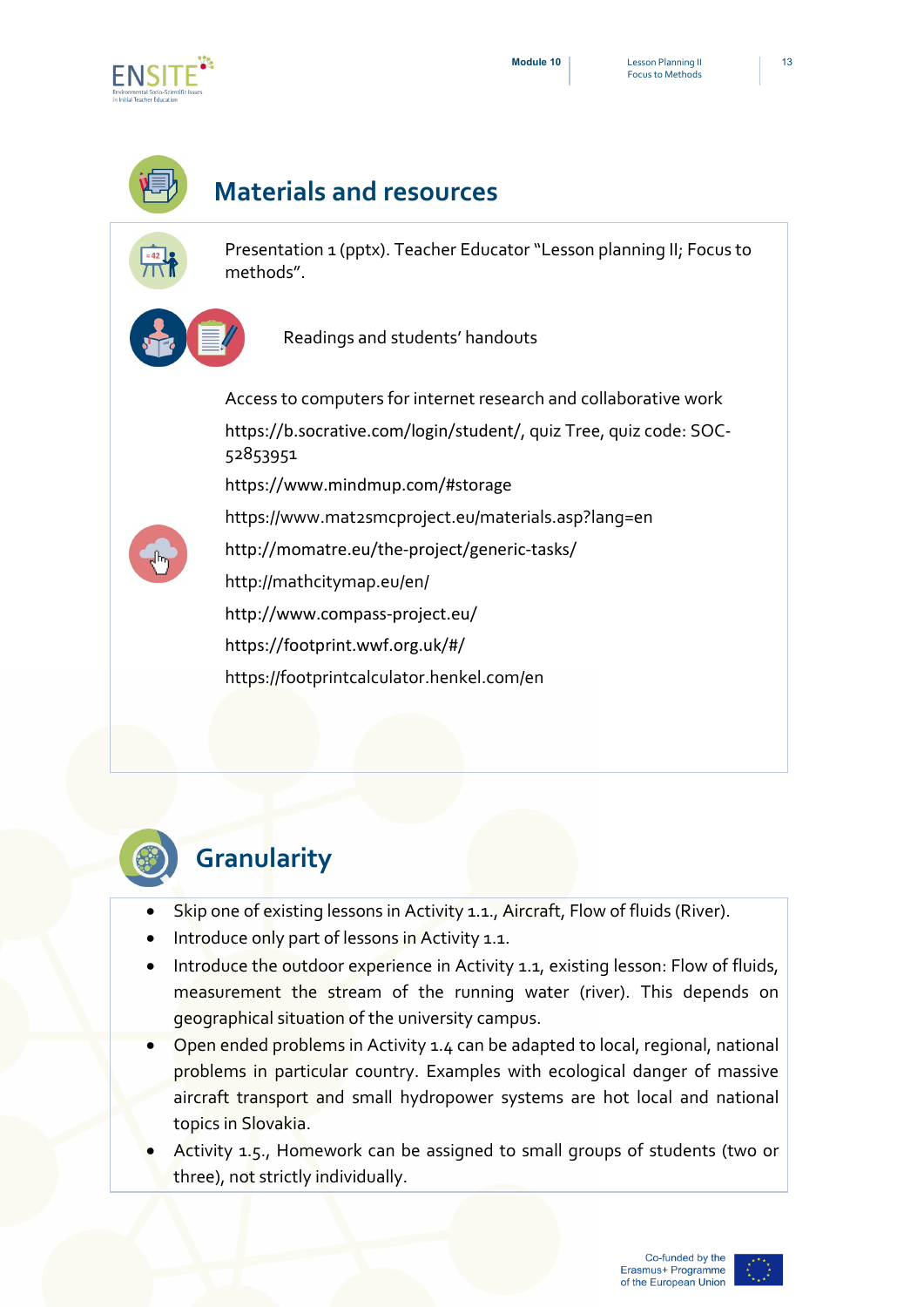

- Activity 1.6., Homework presentation and discussion can be facilitated by students themselves.
- Activity 1.6., Homework presentation and discussion can be assessed, formative assessment is recommended. Future teachers can master their skills in composing the formative assessment. (Module O12: SSI and assessment)
- The activity 2.1, can be skipped or redesigned by teacher educator, the lecturer to the other preferable topic.
- Activity 2.1., the quiz, can be prepared by other online application. The topic can be changed.
- Activity 2.1., skip mind mapping.
- Activity 2.2., run the outdoor trial prepared in advance by educator or exploit the some existing [MCM@home] trial available on the MathCityMap portal.
- Activity 2.4: Designed outdoor lessons can be assessed by students (peer assessment principles). The activity can be run as a contest of the best outdoor lesson, based on MCM tasks. Criteria of the assessment must be discussed before the design starts. Future teachers can master their skills in composing the formative assessment. (Module O12: SSI and assessment)



### **References**

COM (2019): Key Competence development for lifelong learning. DOI: 10.2766/569540

[https://euractiv.sk/section/voda/interview/po-roku-si-ludia-na-male-vodne-elektrarne](https://euractiv.sk/section/voda/interview/po-roku-si-ludia-na-male-vodne-elektrarne-zvyknu-tvrdi-ich-hovorca/)[zvyknu-tvrdi-ich-hovorca/](https://euractiv.sk/section/voda/interview/po-roku-si-ludia-na-male-vodne-elektrarne-zvyknu-tvrdi-ich-hovorca/) (small water power plants, in Slovak language)

[https://www.researchgate.net/publication/271341357\\_Applying\\_the\\_Principle\\_of\\_Lesson](https://www.researchgate.net/publication/271341357_Applying_the_Principle_of_Lesson_Study_in_Teaching_Science) Study in Teaching Science

http://www.theworldcafe.com/key-concepts-resources/world-cafe-method/



## **Further readings**

A Guide to Ecological Green Space Management in Urban and Peri-urban Areas [online].

http://ec.europa.eu/environment/life/project/Projects/index.cfm?fuseaction=home.show File&rep=

file&fil=URBANBEES\_Management\_Plan.pdf

Biodiversity by design – a guide for sustainable communities, TCPA London 2004 Areas [online].

http://www.tcpa.org.uk/data/files/bd\_biodiversity.pdf

http://www.adalia.be/vpage.php?id=120